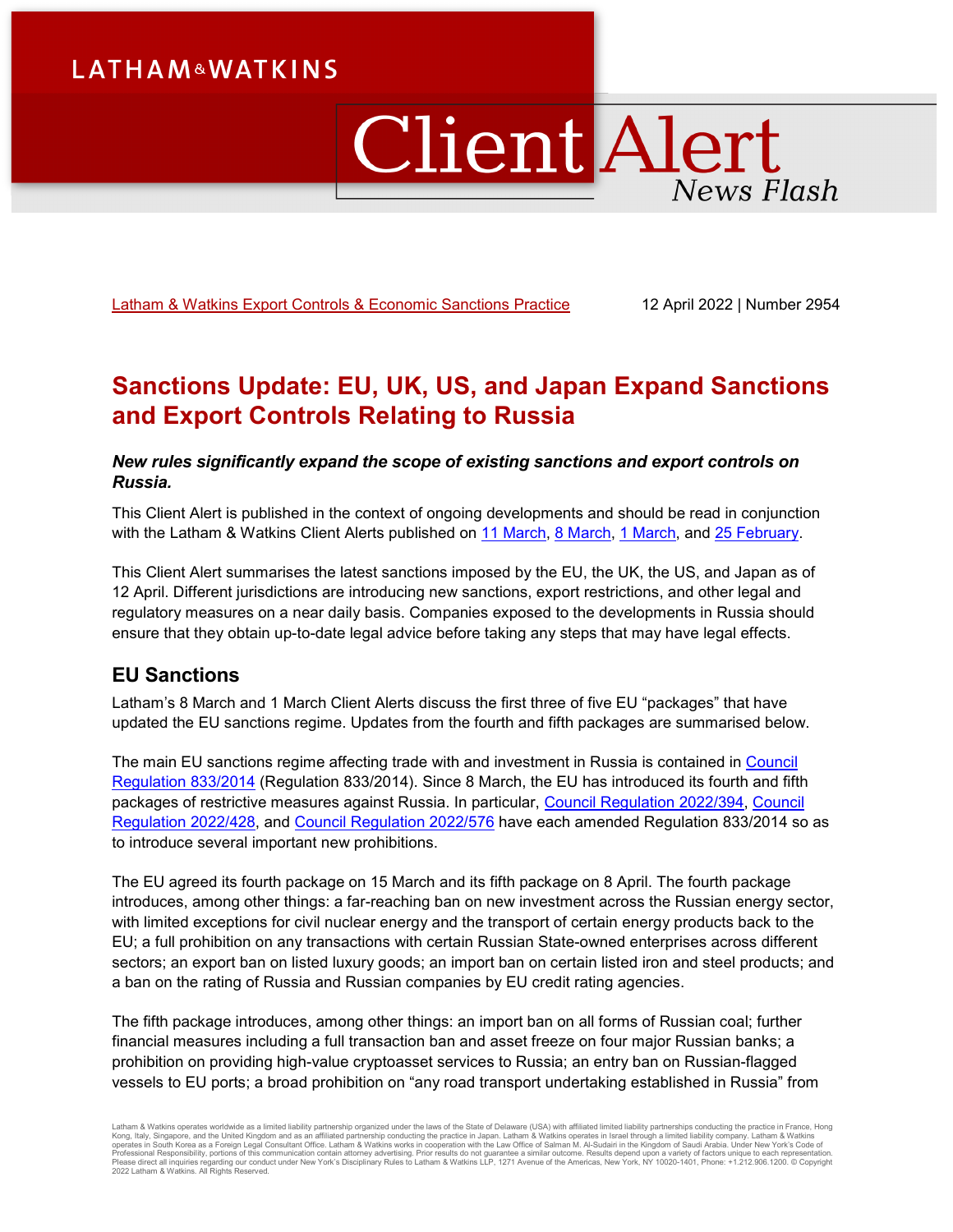transporting goods by road within the EU; further targeted export bans in areas in which Russia is particularly dependent on EU supplies (e.g., advanced semiconductors, sensitive machinery, transportation, and chemicals); additional import bans; and a prohibition on the participation of Russian nationals and entities in procurement contracts in the EU.

[Council Regulation 2022/394](https://eur-lex.europa.eu/legal-content/EN/TXT/PDF/?uri=CELEX:32022R0394&from=EN) introduces the following prohibition:

• **Maritime navigation equipment (Article 3f):** Subject to limited exceptions, Member States are prohibited from supplying, transferring, or exporting, directly or indirectly, or providing financial, technical, brokering, or other services in relation to maritime navigation goods and technology listed in Annex XVI of Regulation 833/2014 to Russia or for use in Russia or on any Russian-flagged vessel.

[Council Regulation 2022/428](https://eur-lex.europa.eu/legal-content/EN/TXT/PDF/?uri=CELEX:32022R0428&from=EN) introduces the following new measures:

- **Transactions with certain State-owned entities (Article 5aa):** Member States are prohibited from engaging in any kind of transaction, directly or indirectly, with (a) the publicly owned or controlled entities listed in new Annex XIX, (b) their (more than 50% owned) non-EU subsidiaries, (c) and entities acting on behalf or at the direction of an entity falling under (a) or (b). Annex XIX includes the following entities:
	- o Opk Oboronprom
	- o United Aircraft Corporation
	- o Uralvagonzavod
	- o Rosneft
	- o Transneft
	- o Gazprom Neft
	- o Almaz-antey
	- o Kamaz
	- o Rostec (Russian Technologies State Corporation)
	- o JSC PO Sevmash
	- o Sovcomflot
	- o United Shipbuilding Corporation

This ban does not apply until 15 May 2022 in respect of contracts concluded before 16 March 2022. Other exceptions include transactions that are strictly necessary for the purchase, import, or transport of fossil fuels, including natural gas, oil, and refined petroleum products, as well as titanium, aluminium, copper, nickel, palladium, and iron ore from or through Russia into the EU, a country of the EEA, Switzerland, or the Western Balkans, or transactions related to energy projects outside Russia in which a listed legal person, entity, or body is a minority shareholder.

• **Investment in the Russian energy sector (Article 3a):** Member States are prohibited from participating in, providing financing, including loans or credit (including by equity capital) to, or creating new joint ventures with any entity or body incorporated or constituted under the law of Russia or any other third country and operating in the energy sector in Russia. Member States are also prohibited from providing investment services related to these activities. However, by way of derogation, Member State competent authorities may authorise such activities if they determine that they are necessary for ensuring critical energy supply within the EU, as well as the transport of natural gas and oil from or through Russia into the EU, or if the activities exclusively concern a legal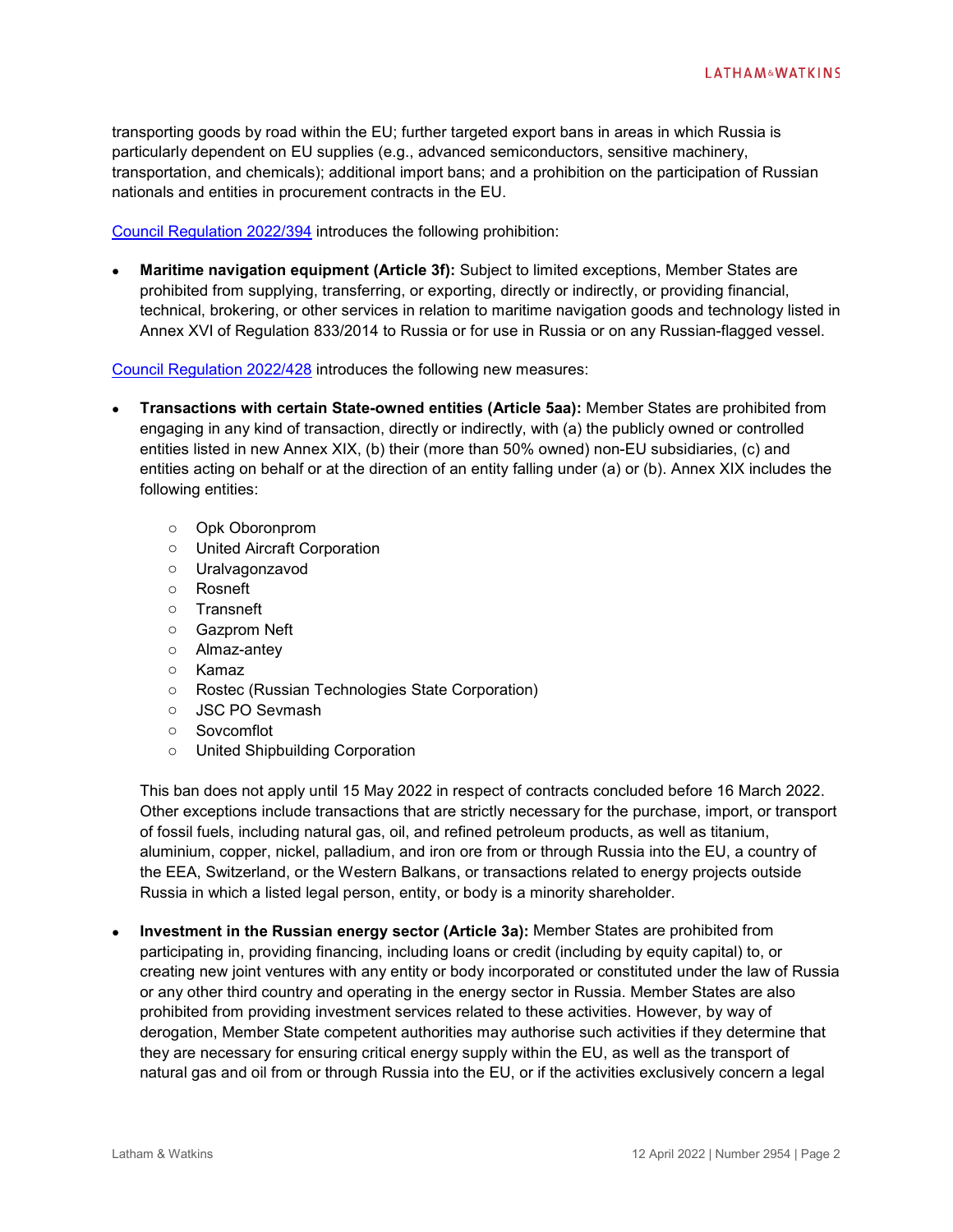person, entity, or body operating in the energy sector in Russia owned by a legal person, entity, or body that is incorporated or constituted under the law of a Member State.

- **Export of equipment, technology, and services for the energy sector (Article 2):** Member States are prohibited from selling, supplying, transferring, or exporting to or for use in Russia certain listed goods or technology intended for the energy industry in Russia. This prohibition excludes goods or technology for the nuclear industry. Member States may obtain authorisation if such transaction is necessary for the critical energy supply of the EU or intended for the use of an entity owned by an EU-incorporated entity or constituted under the law of a Member State.
- **Import of iron and steel (Article 3g):** Member States are prohibited from importing listed iron and steel products if they originate in Russia or have been exported from Russia. Member States are also prohibited from purchasing or transporting those products if they originate or are located in Russia. The provision of technical assistance, brokering services, financing or financial assistance, including financial derivatives, as well as insurance and re-insurance related to the foregoing is also prohibited. The prohibitions do not apply until 17 June 2022 with respect to contracts concluded before 16 March 2022, or ancillary contracts necessary for the execution of such contracts.
- **Export of luxury goods (Article 3h):** In a broad new ban, Member States are prohibited from selling, supplying, transferring, or exporting to Russia or for use in Russia all goods defined as "luxury goods". The goods subject to this prohibition (listed in Annex XVIII) are extensive, and all exporters to Russia should check this list. Goods are subject to this prohibition if the value of the relevant good (per item) is greater than €300, unless stated otherwise. The value is assessed based on the statistical value of the goods in the export declaration, and is defined as the price actually paid or payable for exported goods, excluding arbitrary or fictitious values and adjusted for incidental expenses such as transport. Goods subject to the ban include:
	- o Food and drink (e.g., caviar, truffles, wine, beer, spirits)
	- o Jewellery
	- o Clothes and shoes
	- o Technology
	- o Cosmetic goods
	- o Watches and clocks
	- o Art and antiques
	- o Sports equipment
	- o Leather goods
	- o Cigars and cigarillos
	- o Electronic items for domestic use of value exceeding €750
	- o Certain vehicles exceeding €50,000 each and certain engines exceeding €5,000 each
- **Credit rating services (Article 5j):** As of 15 April 2022, Member States will be prohibited from providing credit rating services to any Russian national or natural person residing in Russia or any legal person, entity, or body established in Russia. Member States will also be prohibited from providing such persons with access to any subscription services in relation to credit rating activities. These prohibitions will not apply to nationals of Member States or natural persons with a temporary or permanent residence permit in a Member State.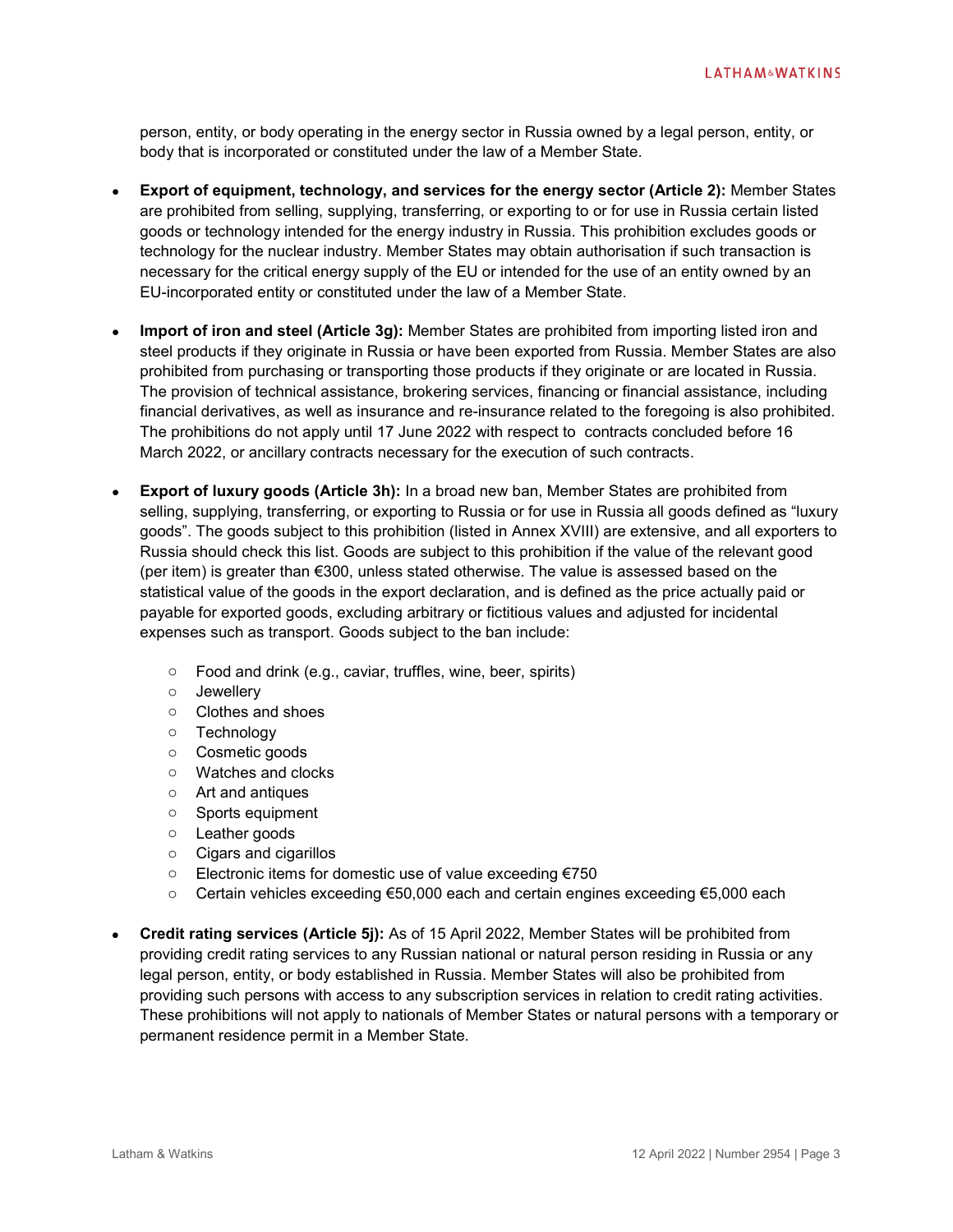[Council Regulation 2022/576](https://eur-lex.europa.eu/legal-content/EN/TXT/PDF/?uri=CELEX:32022R0576&from=EN) introduces the following new measures:

- **Russian vessels (Article 3ea):** From 16 April 2022, Russian-flagged vessels (as defined) will be prohibited from entering EU ports. Member State competent authorities may authorise derogations for certain purposes, including when the port access is necessary for medical, food, energy (e.g., the purchase, import, or transport into the EU of coal and other listed solid fossil fuels until 10 August 2022) or humanitarian purposes.
- **Import prohibitions:** Subject to specific exemptions, Member States are prohibited from purchasing, importing, or transferring, directly or indirectly, into the EU or to provide technical, financial, or brokering assistance or any other services related to the following goods and their use, manufacture, or maintenance:
	- o **Goods that generate significant revenue for Russia (Article 3i):** Includes listed goods that generate significant revenue for Russia (e.g., caviar, certain fertilisers, wood and articles of wood, cement) if they originate in Russia or are exported from Russia.
	- o **Coal and other fossil fuels (Article 3j):** Includes coal and other listed solid fossil fuels (e.g., lignite and pitch) if they originate in Russia or are exported from Russia.
- **Export of goods enhancing Russian industrial capacities (Article 3k):** Member States are prohibited from exporting to or for use in Russia, or providing associated technical assistance, brokering services, or financing or financial assistance in respect of certain listed goods that could contribute to the enhancement of Russian industrial capacities (e.g., bulbs, silicon, paints and varnishes, printing ink, photographic film, bakery ovens, articles of nickel and tin, various machine tools, worn clothing and clothing accessories). Member States may obtain authorisation in certain cases, including where the Member State competent authority determines the supply may be necessary for humanitarian purposes.
- **Road transport undertakings (Article 3l):** Subject to specific exceptions (including in relation to mail services) or an authorisation (e.g., where necessary for reasons such as humanitarian purposes, or for the purchase, import, or transport into the EU of natural gas and oil), road transport undertakings established in Russia are prohibited from transporting goods by road within the territory of the EU, including in transit.
- **Provision of cryptoasset services (Article 5b):** Subject to limited exceptions, Member States are prohibited from providing cryptoasset wallet, account, or custody services to Russian nationals or natural persons residing in Russia, or legal persons, entities, or bodies established in Russia, if the total value of cryptoassets of the natural or legal person, entity, or body per wallet, account, or custody provider exceeds €10,000.
- **Services related to trusts (Article 5m):** In a potentially far-reaching provision, Member States are now prohibited from registering or providing a registered office, business, or administrative address as well as management services to a trust or similar legal arrangement having as "trustor" or beneficiary: (a) Russian nationals or natural persons residing in Russia; (b) legal persons, entities, or bodies established in Russia; (c) legal persons, entities, or bodies whose proprietary rights are directly or indirectly more than 50% owned by a natural or legal person, entity, or body referred to in points (a) or (b); (d) legal persons, entities, or bodies controlled by a natural or legal person, entity, or body referred to in points (a), (b), or (c); or (e) a natural or legal person, entity, or body acting on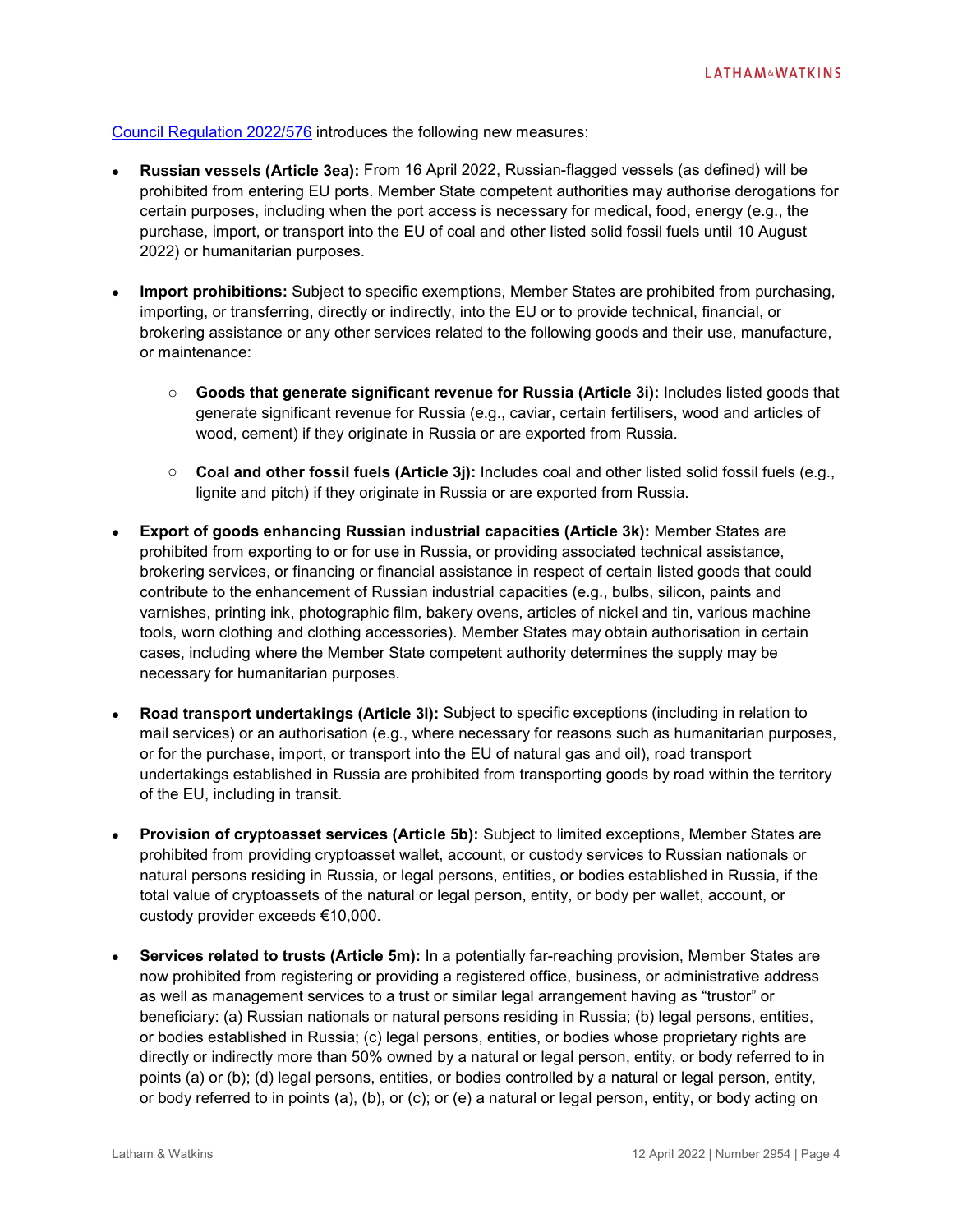behalf or at the direction of a natural or legal person, entity, or body referred to in (a), (b), (c), or (d). Further, as of 10 May 2022, Member States will be prohibited from acting as or arranging for another person to act as a trustee, nominee shareholder, director, secretary, or a similar position for a trust or similar legal arrangement as referred to above.

These prohibitions do not apply to operations that are strictly necessary for the termination by 10 May 2022 of contracts concluded before 9 April 2022 or ancillary contracts necessary for the execution of such contracts. They also do not apply where the trustor or beneficiary is a national of a Member State or a natural person having a temporary or permanent residence permit in a Member State.

#### **Asset-Freeze Designations**

The EU has designated additional entities on the [EU Consolidated Financial Sanctions List,](https://webgate.ec.europa.eu/fsd/fsf/public/files/pdfFullSanctionsList/content?token=dG9rZW4tMjAxNw) including Bank Otkritie, Novikombank, Sovcombank, and VTB Bank. This means that, subject to very limited exceptions: (a) all funds and economic resources belonging to, owned, held, or controlled by them or natural or legal persons, entities, or bodies associated with them shall be frozen; and (b) no funds or economic resources shall be made available, directly or indirectly, to or for their benefit or that of natural or legal persons, entities, or bodies associated with them. With the exception of Novikombank, these entities are already included on the UK Consolidated List of Financial Sanctions Targets.

#### **Other Amendments**

The latest amendments also introduce prohibitions relating to the award and execution of certain public or concession contracts, as well as prohibitions on financing and financial assistance to Russian entities relating to Euratom contracts/programmes.

#### **Belarus**

[Council Regulation 2022/577,](https://eur-lex.europa.eu/legal-content/EN/TXT/PDF/?uri=CELEX:32022R0577&from=EN) amending [Regulation \(EC\) No 765/2006](https://eur-lex.europa.eu/legal-content/EN/TXT/PDF/?uri=CELEX:32006R0765&from=EN) concerning restrictive measures in view of the situation in Belarus, introduces the following new measures, mirroring some of the prohibitions in amended Regulation 833/2014:

- Member States are prohibited from selling, supplying, transferring, or exporting banknotes denominated in any official currency of a Member State to Belarus or to any natural or legal person, entity, or body in Belarus, including the government and the Central Bank of Belarus, or for use in Belarus.
- Subject to specific exemptions (including in relation to mail services) or an authorisation (e.g., where necessary for limited reasons, including humanitarian purposes and the purchase, import, or transport into the EU of natural gas and oil), road transport undertakings established in Belarus are prohibited from transporting goods by road within the territory of the EU, including in transit.

# **UK Sanctions**

The UK's sanctions are implemented through the [Russia \(Sanctions\) \(EU Exit\) Regulations 2019 \(](https://www.legislation.gov.uk/uksi/2019/855/contents)the UK Russia Regulations). Latham's [8 March](https://www.lw.com/thoughtLeadership/Sanctions-Update-UK-and-EU-Expand-Sanctions-and-Export-Controls-Relating-to-Russia) Client Alert summarises the most significant amendments introduced to the UK sanctions regime.

Since 8 March, the following instruments have amended the UK Russia Regulations:

- The [Russia \(Sanctions\) \(EU Exit\) \(Amendment\) \(No. 6\) Regulations 2022](https://www.legislation.gov.uk/uksi/2022/241/contents/made) (Amendment No. 6)
- The Russia (Sanctions) [\(EU Exit\) \(Amendment\) \(No. 7\) Regulations 2022](https://www.legislation.gov.uk/uksi/2022/395/contents/made) (Amendment No. 7)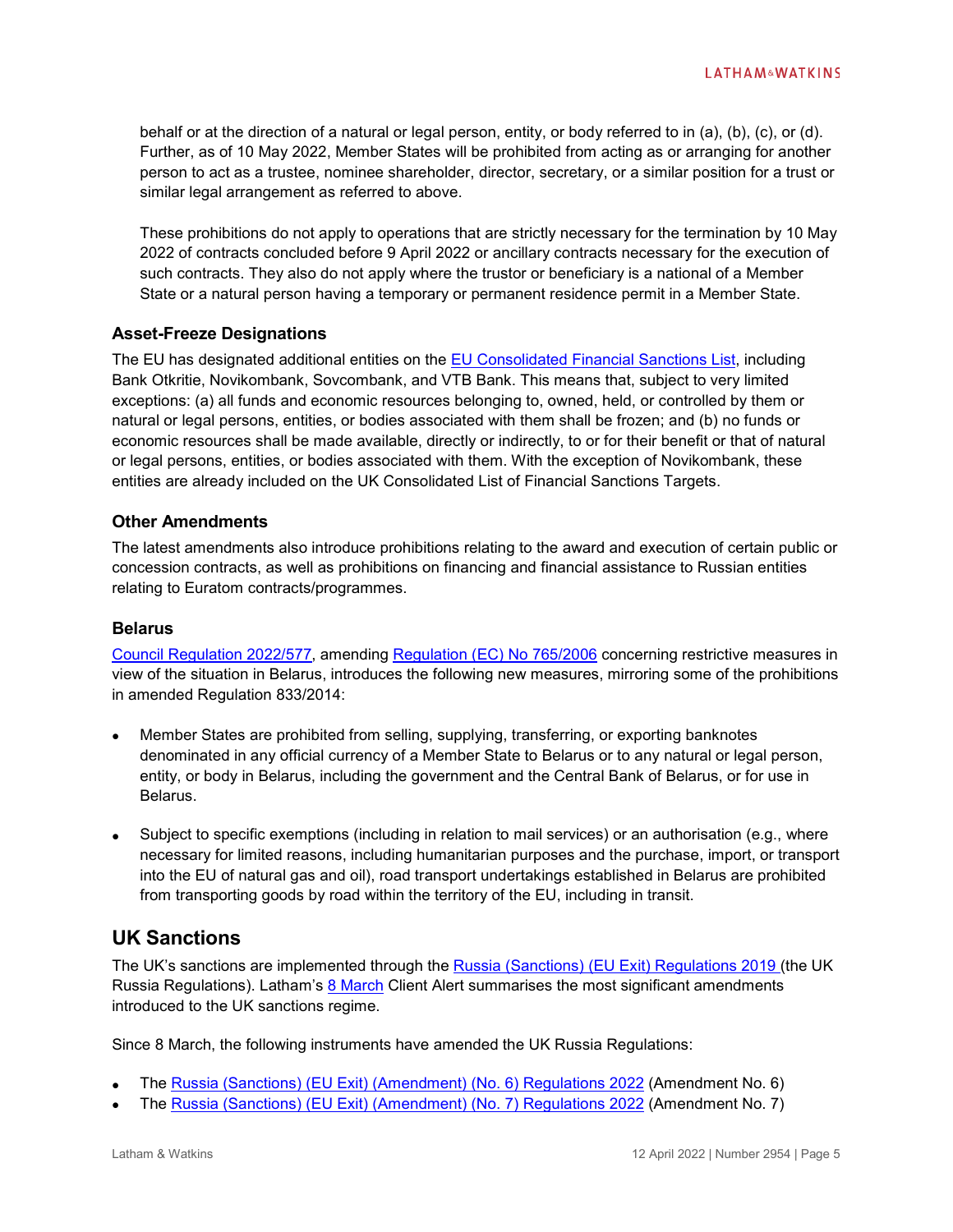On 31 March, the UK Office of Financial Sanctions Implementation (OFSI) published [updated guidance](https://assets.publishing.service.gov.uk/government/uploads/system/uploads/attachment_data/file/1065259/Russia_guidance_31.03.22.pdf) that reflects some of the latest changes to the UK Russia Regulations.

Amendment No. 6 introduces the following new provisions:

- **Aviation:** Aircraft that are registered in Russia or owned, chartered, or operated by a designated person or person connected with Russia as defined in the UK Russia Regulations are prohibited from overflying or landing in the UK, subject to safety-related exceptions. In addition, the Civil Aviation Authority (CAA) is prohibited from registering aircraft owned, operated, or chartered by demise by a designated person. The new provisions also confer powers on:
	- o Air traffic control to direct Russian aircraft not to enter UK airspace or leave UK airspace by a specified route;
	- o Airport operators to direct Russian aircraft not to take off land;
	- o The CAA to refuse, suspend, or revoke permissions in respect of Russian aircraft; and
	- o The Secretary of State to direct air traffic control, airport operators, or the CAA to exercise their powers under these measures and in particular to direct airport operators to detain or secure the movement of Russian aircraft.
- **Trade:** Amendment No. 6 extends the prohibitions on (a) exporting restricted goods and technology to or for use in Russia to include aviation and space goods and technology and (b) providing insurance and reinsurance to a person connected with Russia or for use in Russia to apply to aviation and space goods or technology.

Amendment No. 7 introduces the following new provisions:

- **Luhansk and Donetsk-related sanctions:** Amendment No. 7 extends existing financial, trade, aircraft, and shipping sanctions relating to Crimea to the "non-government controlled areas of the Donetsk and Luhansk oblasts" of Ukraine. The areas affected are defined in accordance with Decree Number 32/2019 issued by the President of Ukraine on 7 February 2019 under Article 1 of the Law of Ukraine of 18 January 2018 Nr. 2268-VIII.
- **Aviation and shipping:** The new measures prohibit the provision of technical assistance relating to ships or aircraft to or for the benefit of a designated person, subject to certain limited exceptions.

The UK has also added entities to the [UK Consolidated List of Financial Sanctions Targets,](https://ofsistorage.blob.core.windows.net/publishlive/2022format/ConList.pdf) including Gazprombank, Sberbank, Credit Bank of Moscow, Russian Railways as well as Boris Rotenberg, and Sergey Anatolyevich Kogogin (director general of Kamaz PJSC).

#### **Economic Crime (Transparency and Enforcement) Act**

The Economic Crime (Transparency and Enforcement) Act, which received royal assent on 15 March 2022, makes significant changes to the UK sanctions regime, including to allow the Treasury to introduce regulations that remove knowledge requirements for persons on whom it imposes monetary penalties. This will create a strict civil liability test for monetary penalties incurred for breaches of financial sanctions.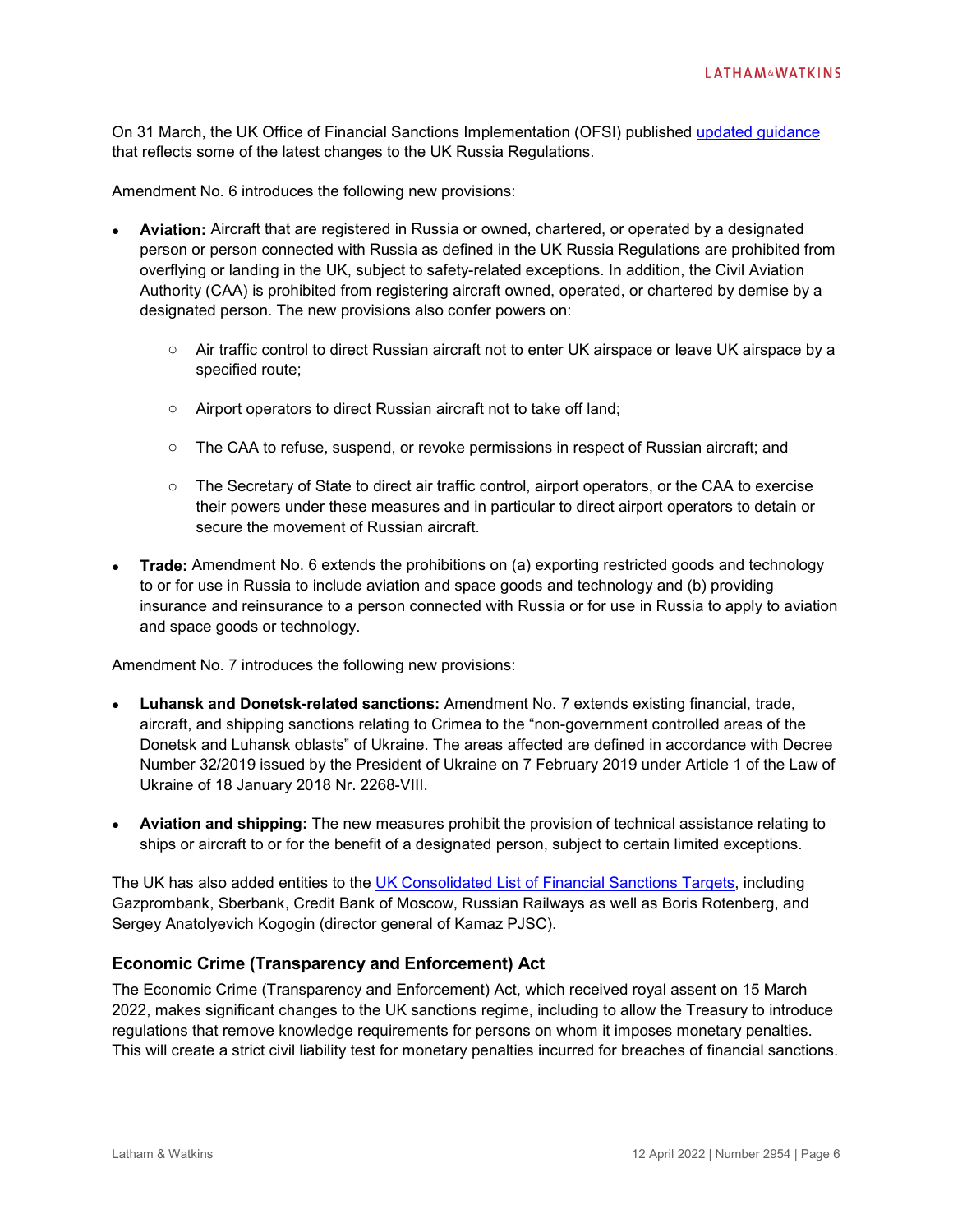#### **General Licences**

Since 8 March 2022, the UK has published the following General Licences:

- [General Licence INT/2022/1327076](https://assets.publishing.service.gov.uk/government/uploads/system/uploads/attachment_data/file/1059929/10032022_OFSI_General_Licence_Football_Matches_.pdf) permits Chelsea FC to continue certain operations, notwithstanding that Roman Abramovich has been designated as an asset-freeze target. The football club may pay players and staff, incur reasonable expenses connected to hosting and travelling to fixtures, receive payments from broadcasters if such payments are frozen on receipt, and make payments for existing inter-club obligations. This licence expires on 31 May 2022.
- [General Licence INT/2022/1381276](https://assets.publishing.service.gov.uk/government/uploads/system/uploads/attachment_data/file/1062348/General_Licence___Publication_Notice_.pdf) permits the provision of financial services for the purpose of winding down derivatives, repurchase, and reverse transactions entered into before 1 March 2022 with the Russian Central Bank, National Wealth Fund, and Ministry of Finance. This licence expires on 2 May 2022.
- [General Licence INT/2022/1424276](https://assets.publishing.service.gov.uk/government/uploads/system/uploads/attachment_data/file/1063223/INT20221424276_GL.pdf) provides for the winding down of transactions with Alfa Bank JSC, GazPromBank, Rosselkhozbank, SMP Bank, and Ural Bank for Reconstruction and Development that would otherwise breach the asset-freeze and capital and financial market restrictions of the UK Russia Regulations. This licence expires on 23 April 2022.
- [General Licence INT/2022/1438977](https://assets.publishing.service.gov.uk/government/uploads/system/uploads/attachment_data/file/1066363/INT.2022.1438977__Continuation_of_Business_wth_GEFCO_general_licence.pdf) provides that business operations with GEFCO or its subsidiaries can continue and allows for payments made by GEFCO's subsidiaries to be made for the purpose of basic needs, such as salary payments. It also allows the processing of payments or transactions related to the sale and transfer of GEFCO's shares by Russian Railways. This licence expires on 23 May 2022.
- [General Licence INT/2022/1469378](https://assets.publishing.service.gov.uk/government/uploads/system/uploads/attachment_data/file/1064308/INT2%5C022.Sovcomflot_29.03.22.pdf) provides for the winding down of transactions with Sovcomflot and its subsidiaries that would otherwise breach the asset-freeze and capital and financial market restrictions of the UK Russia Regulations. This licence expires on 15 May 2022.
- [General Licence INT/2022/1495176](https://assets.publishing.service.gov.uk/government/uploads/system/uploads/attachment_data/file/1065790/INT.2022.1495176.pdf) permits the receipt and onward transfer of non-rouble interest or principal payments made by the Russian Central Bank, National Wealth Fund, or Ministry of Finance. This licence applies to debt issued before 1 March 2022 and expires on 30 June 2022.
- [General Licence INT/2022/1277876,](https://assets.publishing.service.gov.uk/government/uploads/system/uploads/attachment_data/file/1066072/INT.2022.1280876_GL.pdf) which permits payments for the basic needs of VTB Bank's subsidiaries to be made and received, has been amended to allow payments or any other action in connection with insolvency proceedings related to VTB Capital plc.
- [General Licence INT/2022/1544176](https://assets.publishing.service.gov.uk/government/uploads/system/uploads/attachment_data/file/1066997/INT20221544176_gl.pdf) provides for the winding down of transactions involving the Credit Bank of Moscow and expires on 6 May 2022.
- [General Licence INT/2022/1277877,](https://assets.publishing.service.gov.uk/government/uploads/system/uploads/attachment_data/file/1066993/GL_INT.2022.1277877.pdf) which permits correspondent banking relationships with Sberbank for the provision of energy products (crude oil, petroleum products, and gas) in the UK, has been amended to extend the licence to asset-freeze provisions, as Sberbank is now a designated asset-freeze target. This licence expires on 24 June 2022.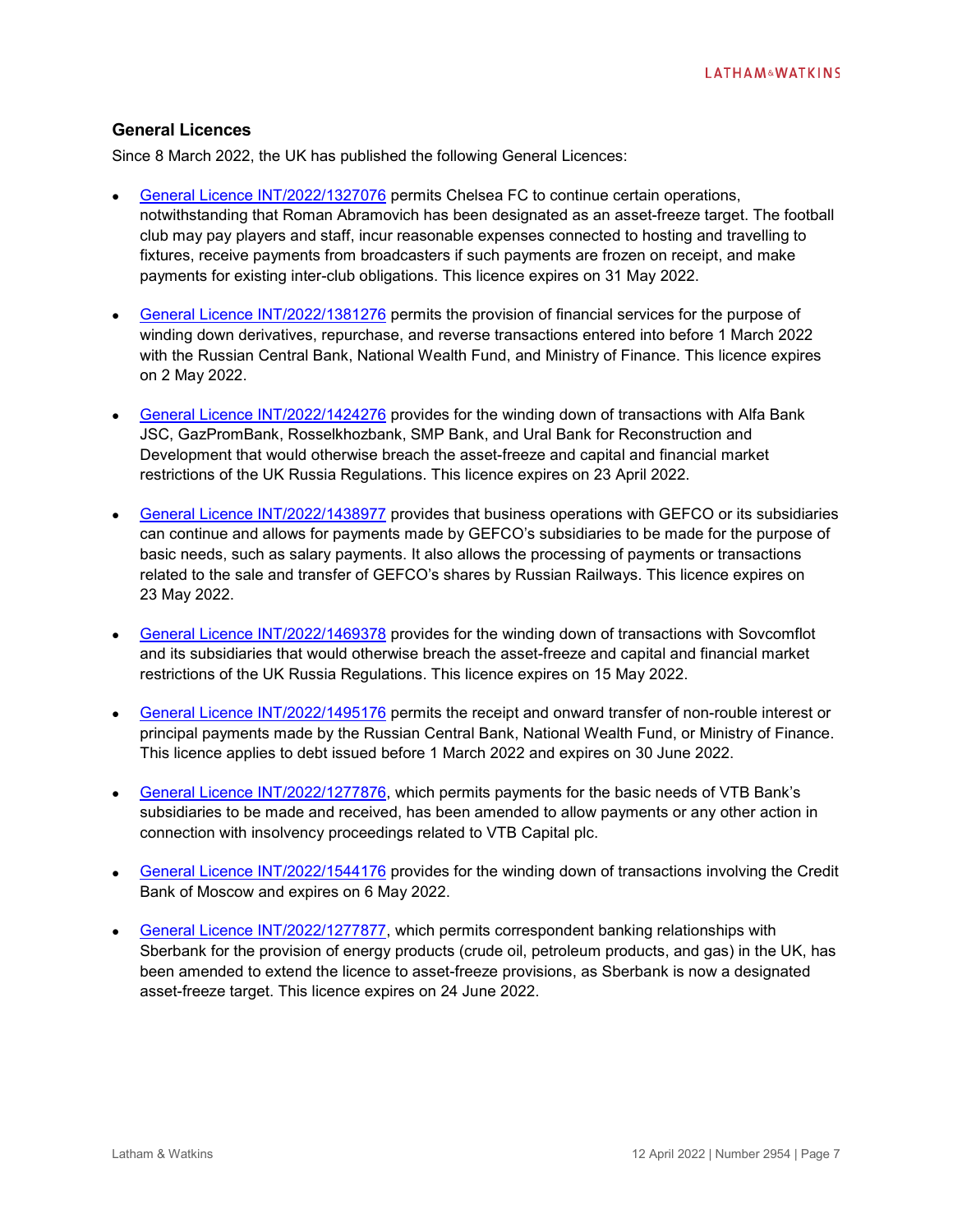# **US Sanctions**

On 6 April 2022, President Biden signed a new [Executive Order](https://www.whitehouse.gov/briefing-room/presidential-actions/2022/04/06/prohibiting-new-investment-in-and-certain-services-to-the-russian-federation-in-response-to-continued-russian-federation-aggression/) (the April 6 Order), which imposes additional prohibitions on new investments in Russia and designates additional Russian financial institutions. Previous Executive Orders related to Russia include [Executive Order 14066](https://www.federalregister.gov/documents/2022/03/10/2022-05232/prohibiting-certain-imports-and-new-investments-with-respect-to-continued-russian-federation-efforts) of 8 March 2022 and [Executive Order 14068](https://home.treasury.gov/system/files/126/14068.pdf) of 11 March 2022.

The April 6 Order prohibits:

- New investment in the Russian Federation by a US person (i.e., a US citizen, a US permanent resident, entities organised under US law and their foreign branches, as well as anyone physically present in the US);
- The exportation, reexportation, sale, or supply, directly or indirectly, from the United States, or by a US person, of any category of services as may be determined by the Secretary of the Treasury, in consultation with the Secretary of State, to any person located in the Russian Federation; and
- Any approval, financing, facilitation, or guarantee by a US person, wherever located, of a transaction by a foreign person where the transaction by that foreign person would be prohibited by the April 6 Order if performed by a US person or within the United States.

## **Ban on New Investment in the Russian Federation**

The April 6 Order prohibits new investment in the Russian Federation by a US person, wherever located. US persons are also prohibited from approving, financing, facilitating, or guaranteeing any investments in the Russian Federation.

The April 6 Order's ban on new investments in the Russian Federation raises a number of questions. It does not define what activities constitute a "new investment". In the context of the prior ban on investments by US persons in Russia's energy sector, the subject of Executive Order 14066, the Office of Foreign Assets Control (OFAC) issued [FAQ 1019,](https://home.treasury.gov/policy-issues/financial-sanctions/faqs/1019) which broadly defines the term "new investment" to include "a commitment or contribution of funds or other assets for, or a loan or other extension of credit". Whether this definition or a similar definition applies in the context of the April 6 Order's prohibition on new investments in the Russian Federation is unclear. Public reports quoting US government officials suggest that the new investment ban "includes a ban on venture capital and mergers",<sup>[1](#page-11-0)</sup> and "would bar investment by domestic companies in their own facilities in Russia or in new companies through mergers or venture capital".<sup>[2](#page-11-1)</sup> According to one article, Deputy Treasury Secretary Wally Adeyemo suggested that the new investment ban prohibits US parties from investing in Russian firms' equity and debt and investment funds, and when asked whether the ban would prohibit companies already in Russia from further funding those operations, the response was that the Treasury Department was consulting with the private sector.<sup>[3](#page-11-2)</sup> Given the significant uncertainty, OFAC is likely to provide additional guidance.

On 7 April 2022, OFAC released [General Licence 25,](https://home.treasury.gov/system/files/126/russia_gl25.pdf) which authorises, with exception, "all transactions ordinarily incident and necessary to the receipt or transmission of telecommunications involving the Russian Federation" and "the exportation or reexportation, sale, or supply, directly or indirectly, from the United States or by US persons, wherever located, to the Russian Federation of services, software, hardware, or technology incident to the exchange of communications over the internet".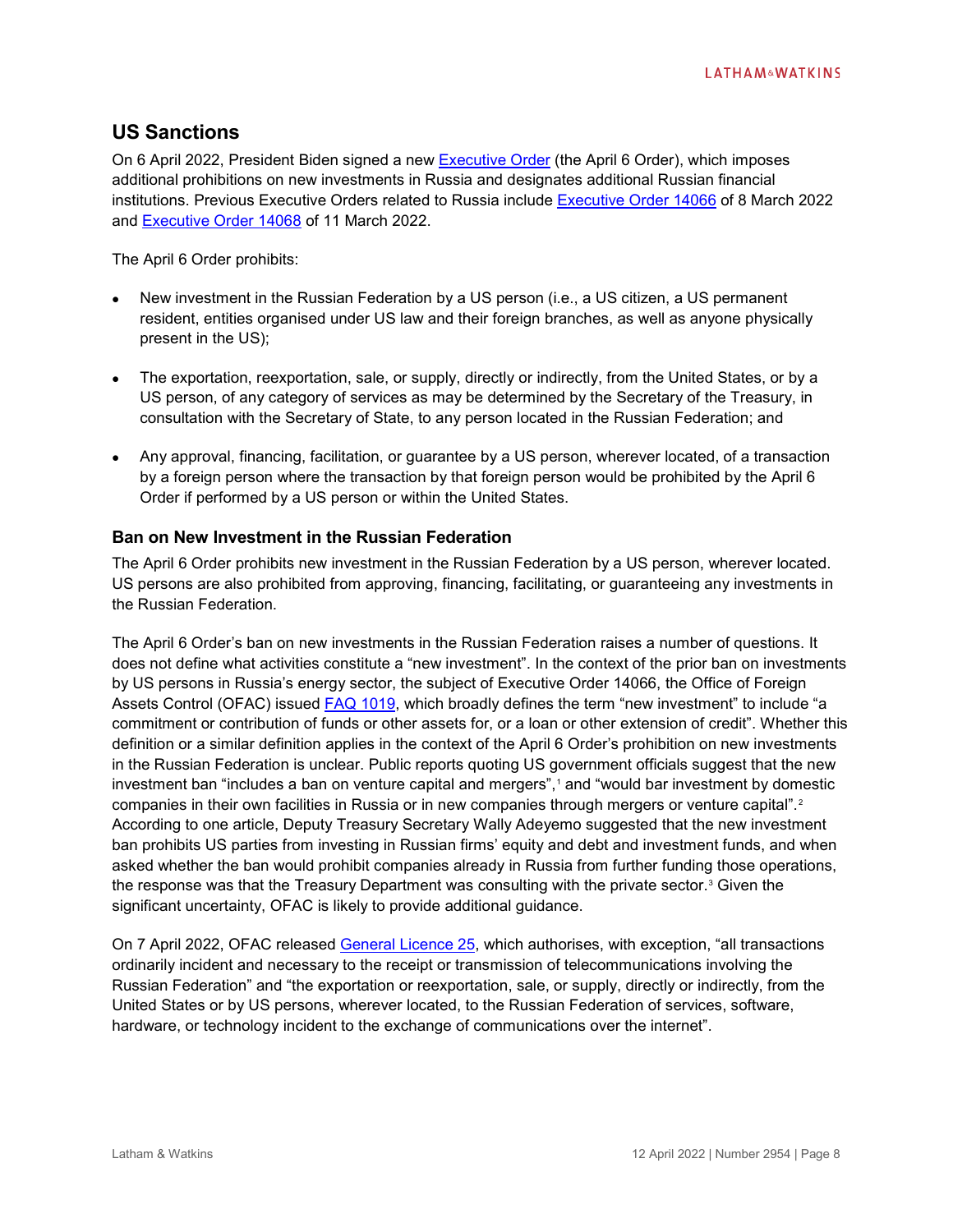#### **New SDN List Designations**

On 6 April 2022, OFAC [announced](https://home.treasury.gov/news/press-releases/jy0705) that it added Russia's largest state-owned bank (Sberbank) and largest private bank (Alfa-Bank), as well as a number of Sberbank and Alfa-Bank subsidiaries, to its Specially Designated Nationals and Blocked Persons (SDN) List. OFAC also designated five vessels, family members of President Putin and Foreign Minister Lavrov, and Russian Security Council members that the US determined to be complicit in the war against Ukraine. Pursuant to OFAC's "50 percent rule", entities that are owned 50% or more, by one or more sanctioned parties, should be treated as subject to the same sanctions, even if those parties are not identified on the applicable sanctions list.

Most dealings by US persons with SDNs are prohibited unless licenced, and US persons are obligated to block property and interests in property of an SDN that is within a US person's possession or control. Further, certain significant dealings with SDNs can expose non-US parties to "secondary sanctions".

#### **New General Licences Relating to Sberbank, Alfa-Bank, and Other Designated Financial Institutions**

On 6 April 2022, OFAC released additional general licences authorising the "wind down" of transactions involving Sberbank, Alfa-Bank, and other designated financial institutions.

[General License 21](https://home.treasury.gov/system/files/126/russia_gl21.pdf) and [General License 22](https://home.treasury.gov/system/files/126/russia_gl22.pdf) authorise all transactions ordinarily incident and necessary to the wind down of transactions involving Sberbank CIB USA, Inc. until 7 June 2022 and most other Sberbank entities until 13 April 2022.

On 12 April 2022, OFAC released [General License 26,](https://home.treasury.gov/system/files/126/russia_gl26.pdf) authorising wind down transactions involving Joint Stock Company SB Sberbank Kazakhstan or Sberbank Europe AG until 12 July 2022.

[General License 23](https://home.treasury.gov/system/files/126/russia_gl23.pdf) authorises wind down transactions involving Alfa-Bank and its subsidiaries until 6 May 2022.

Separately, OFAC released [General License 8B,](https://home.treasury.gov/system/files/126/russia_gl8b.pdf) which authorises energy-related transactions involving certain sanctioned financial institutions including Sberbank and Alfa-Bank, otherwise prohibited by [Executive Order 14024,](https://home.treasury.gov/system/files/126/14024.pdf) until 24 June 2022.

#### **US Commerce Department Actions**

The Commerce Department's Bureau of Industry and Security (BIS) issued a [new rule](https://www.federalregister.gov/public-inspection/2022-07937/export-administration-regulations-expansion-of-sanctions-against-russia-and-belarus) on 8 April 2022, expanding the restrictions imposed on Russia and Belarus under the Export Administration Regulations (EAR). While the vast majority of items on the Commerce Control List (CCL) already required a licence for Russia and Belarus (or are subject to the licencing authorities of other agencies), this rule imposes new licence requirements for items including certain composite materials, medical products containing certain toxins or genetically modified organisms, hydraulic fluids, pumps, valves, and lower-level machine tools.

- **Licence requirements for all CCL items for Russia and Belarus:** BIS is expanding the licence requirements for Russia and Belarus under the EAR to all items classified under any Export Control Classification Number (ECCN) in any Category 0-9 of the CCL (this licencing requirement previously applied only to items classified in Categories 3-9 of the CCL).
- **Expanded Russia/Belarus foreign direct product (FDP) rule:** Consistent with the expansion of the CCL licencing requirements, BIS is revising the Russia/Belarus FDP Rule, in Section 734.9(f) of the EAR, to require an export licence for foreign-produced items subject to the EAR that are the direct product of US software or technology classified under product groups D or E in any CCL Category.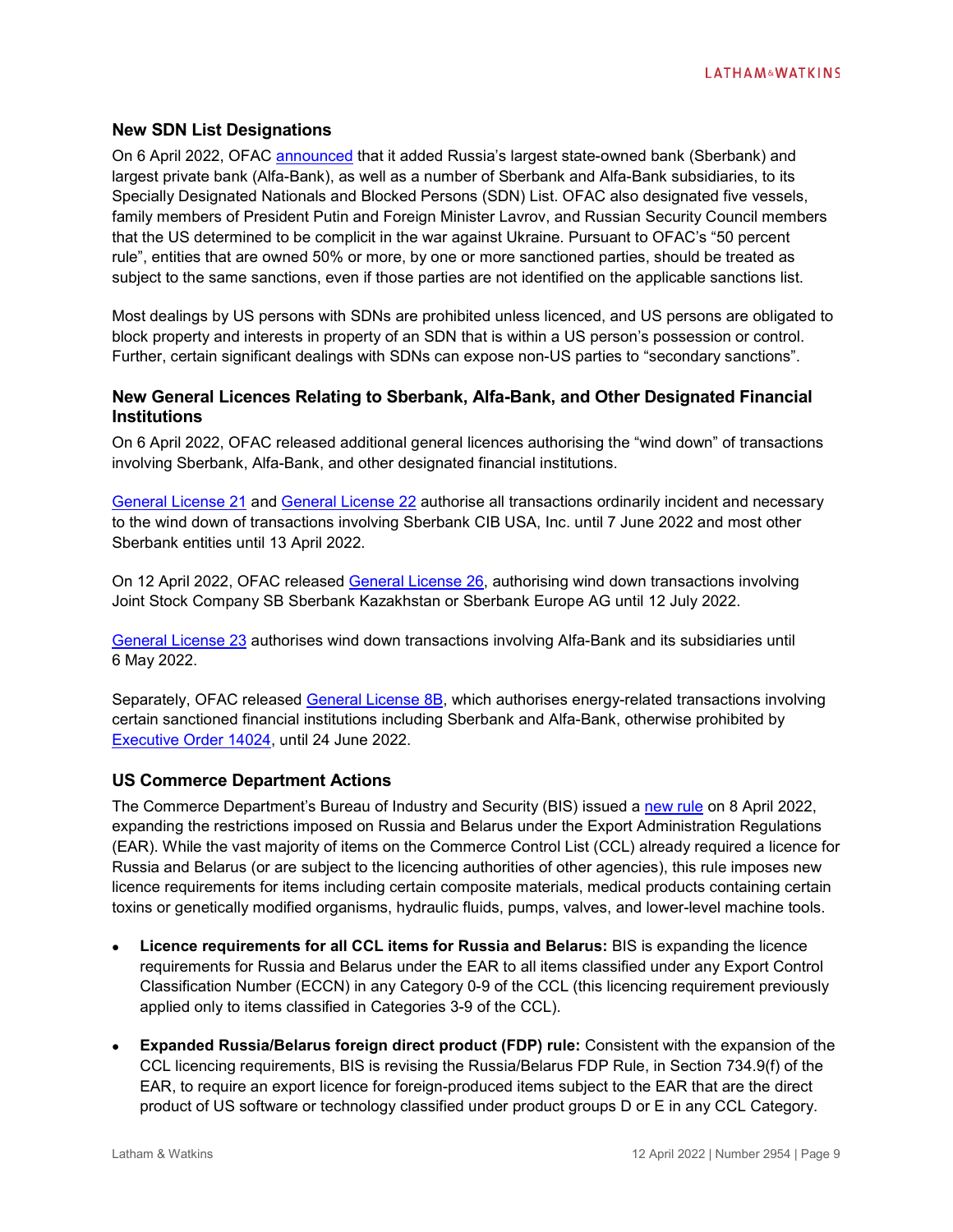BIS continues to exempt certain third countries determined to be implementing substantially similar export controls towards Russia and Belarus from the requirements imposed by this rule. These countries, and the extent of their exclusion from FDP restrictions, are identified in Supplement No. 3 to part 746 of the EAR (the Russia Exclusions List). The list of countries was expanded on 12 April 2022 to include Iceland, Liechtenstein, Norway, and Switzerland.

- $\circ$  Consistent with BIS licencing policy, when a licence is required under either rule, licence applications will still be subject to a general policy of denial but may be granted upon caseby-case review in certain circumstances. Further, in certain limited cases, a licence exception may still be used to overcome the licence requirement.
- **New Entity List additions:** On 1 April 2022, BIS [added](https://www.bis.doc.gov/index.php/documents/about-bis/newsroom/press-releases/2946-2022-04-01-bis-press-release-120-russia-belarus-entity-list-additions/file) 120 Russian and Belarusian entities to the Entity List for acquiring and attempting to acquire items subject to the EAR in support of Russia's and Belarus's militaries. Ninety-five of these entities were designated as military end-users and are subject to more restrictive licencing requirements under the Russia/Belarus Military End-User FDP rule, in Section 734.9(g) of the EAR.

# **Japan Sanctions**

Japan has announced further sanctions including the requirement for pre-approval of (a) payment to and (b) capital transactions (i.e., deposit, trust, and loan agreement) with nine Russian banks, three Belarusian banks, 499 Russian/Belarusian individuals, and 38 Russian/Belarusian entities, and a prohibition on exports to 130 Russian/Belarusian entities.

Japan has also introduced a luxury goods ban, which covers a number of items, including those listed below, if they are worth more than the specified amount (which is different for each item). This ban took effect on 5 April 2022. The yen threshold is similar to the euro threshold under the EU's corresponding ban for many of the categories. The luxury goods ban extends to, among other items:

- o Gold, gold bullion, banknotes
- o Alcoholic beverages and ethyl alcohol
- o Cigars, cheroots, cigarillos, and cigarettes
- o Perfumes and cosmetics
- o Fur overcoats and other fur products
- o Carpets and other textile floor coverings
- o Porcelain tableware and other ceramic products
- o Pearls, precious stones, gold, silver, or precious metal products
- o Cars, motorcycles
- o Watches containing silver, gold, platinum, iridium, osmium, palladium, rhodium, and ruthenium
- o Art, collectibles, and antiques

On 12 April 2022, Japan [announced a ban](https://japan.kantei.go.jp/ongoingtopics/pdf/jp_stands_with_ukraine_eng.pdf) on the import of Russian products, including those listed below. This ban will take effect on 19 April 2022.

- o Alcoholic beverages such as vodka
- o Woods
- o Machinery

On 8 April 2022, Japan announced a ban on (a) new investment in Russia and (b) import of coal, though the details are not available yet.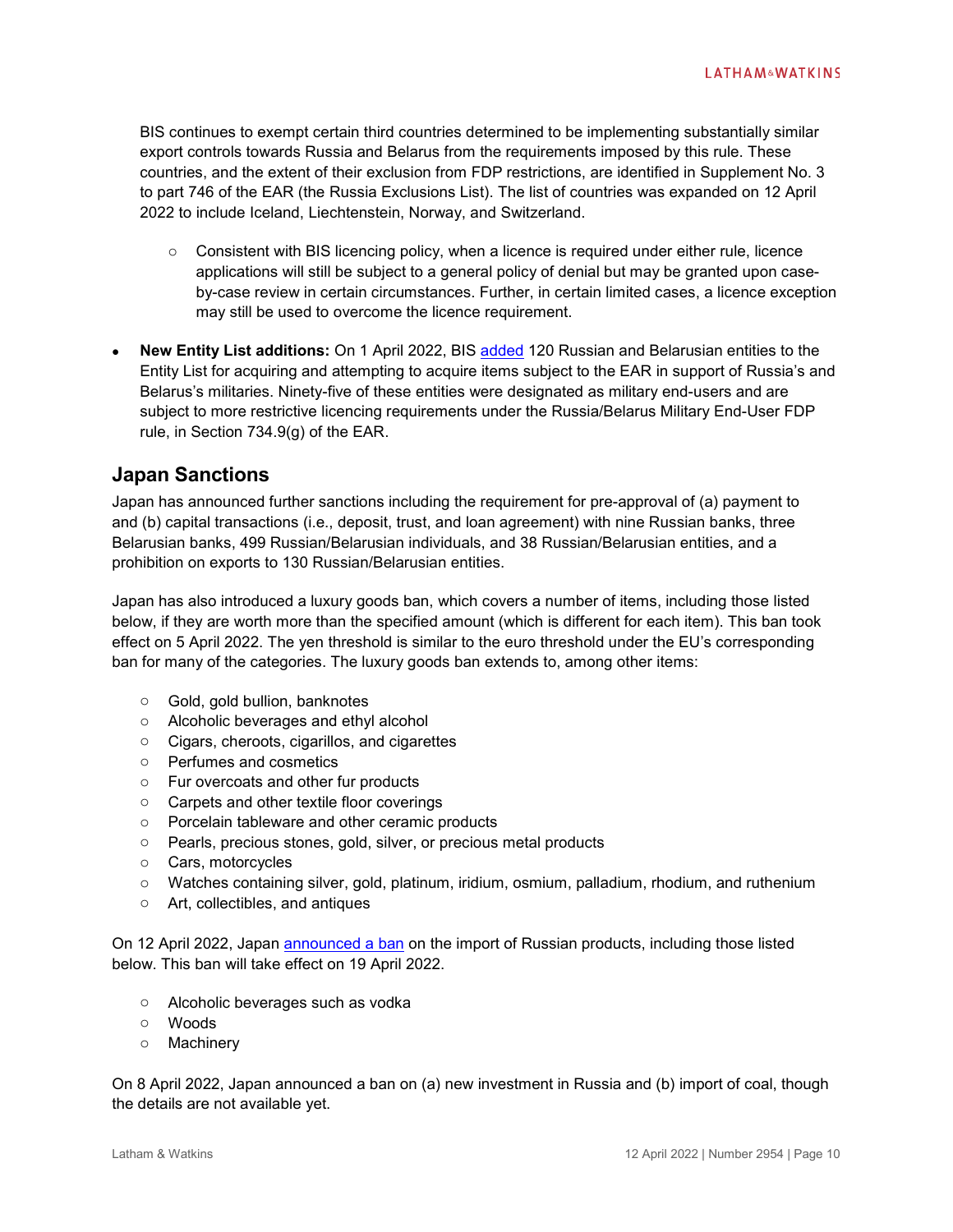# **What's Next?**

Further measures are expected within the coming weeks. In particular, the UK has announced a forthcoming ban on new investment in Russia, which, like the recent US ban, could have a potentially broad impact on businesses with a Russian presence. Further, the EU is working on additional proposals to target oil imports as part of its goal to reduce its dependence on energy imports from Russia.

Latham & Watkins is tracking developments across all regions closely and expects that the US, the EU, the UK, and other governments around the world may impose additional rounds of sanctions as events unfold. The firm is well positioned to advise clients on the legal and practical impacts of these measures.

If you have questions about this Client Alert, please contact one of the authors listed below or the Latham lawyer with whom you normally consult:

#### **Les [Carnegie](https://www.lw.com/people/les-carnegie)**

les.carnegie@lw.com +1.202.637.1096 Washington, D.C.

#### **[Jeremy Green](https://www.lw.com/people/jeremy-green)**

jeremy.green@lw.com +44.20.7710.4561 London

#### **[Eric S. Volkman](https://www.lw.com/people/eric-volkman)**

eric.volkman@lw.com +1.202.637.2237 Washington, D.C.

#### **[Joachim Grittmann](https://www.lw.com/people/joachim-grittmann)**

joachim.grittmann@lw.com +49.69.6062.6548 Frankfurt

#### **[Asia Y. Cadet](https://www.lw.com/people/asia-cadet)**

asia.cadet@lw.com +1.202.637.2251 Washington, D.C.

#### **[Ehson Kashfipour](https://www.lw.com/people/ehson-kashfipour)**

ehson.kashfipour@lw.com +1.202.637.1002 Washington, D.C.

#### **[Damara L. Chambers](https://www.lw.com/people/damara-chambers)**

damara.chambers@lw.com +1.202.637.2300 Washington, D.C.

#### **[Robert Price](https://www.lw.com/people/robert-price)**

robert.price@lw.com +44.20.7710.4682 London

## **[Andrew P. Galdes](https://www.lw.com/people/andrew-galdes)**

andrew.galdes@lw.com +1.202.637.2155 Washington, D.C.

#### **[Elizabeth K.](https://www.lw.com/people/elizabeth-annis) Annis**

elizabeth.annis@lw.com +1.202.637.1011 Washington, D.C.

#### **[Matthew Crawford](https://www.lw.com/people/matthew-crawford)**

matthew.crawford@lw.com +1.617.880.4588 Boston

# **[Thomas F. Lane](https://www.lw.com/people/thomas-lane)**

thomas.lane@lw.com +44.20.7710.3030 London

#### **[Charles Claypoole](https://www.lw.com/people/charles-claypoole)**

charles.claypoole@lw.com +44.20.7710.1178 London

#### **[J. David Stewart](https://www.lw.com/people/j-david-stewart)**

j.david.stewart@lw.com +44.20.7710.3098 London

#### **[Ruchi G. Gill](https://www.lw.com/people/ruchi-gill)**

ruchi.gill@lw.com +1.202.654.7126 Washington, D.C.

#### **[Amaryllis Bernitsa](https://www.lw.com/people/amaryllis-bernitsa)**

amaryllis.bernitsa@lw.com +44.20.7710.4582 London

#### **[Matthew R. Gregory](https://www.lw.com/people/matthew-gregory)**

matthew.gregory@lw.com +1.202.637.3355 Washington, D.C.

#### **[Hiroaki](https://www.lw.com/people/hiroaki-takagi) Takagi**

hiroaki.takagi@lw.com +81.3.6212.7810 Tokyo

#### **You Might Also Be Interested In**

[Top EU Court Clarifies Anti-US Sanctions "Blocking Statute"](https://www.lw.com/thoughtLeadership/Top-EU-Court-Clarifies-Anti-US-Sanctions-Blocking-Statute)

[US Congress Passes Uyghur Forced Labor Prevention Act](https://www.globalelr.com/2021/12/us-house-of-representatives-passes-uyghur-forced-labor-prevention-act/)

[New UK Sanctions and Export Controls Rules –](https://www.lw.com/thoughtLeadership/lw-new-uk-sanctions-and-export-controls-rules-top-10-takeaways) Top 10 Takeaways

[UK Sanctions Authority Issues Record Penalty for Russia-Related Sanctions Violations](https://www.lw.com/thoughtLeadership/uk-sanctions-authority-issues-record-penalty-for-russia-related-sanctions-violations)